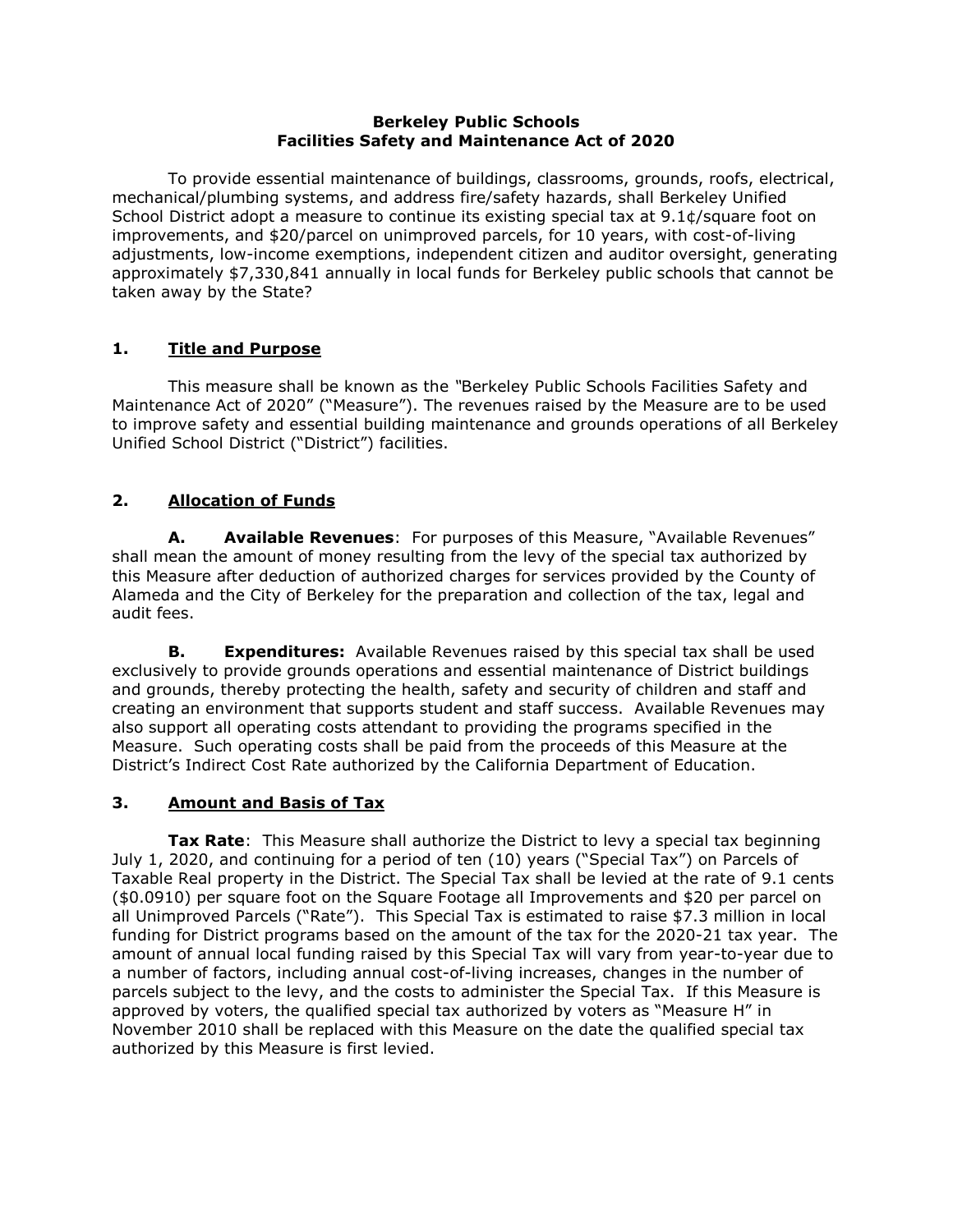**B. Cost Of Living Adjustment**:Beginning with the 2021-22 tax year (the second year of assessment of the Special Tax), and each year thereafter, at the Direction of the Board, the Rate may be increased from the Rate levied in the prior tax year by a costof-living adjustment equal to the annual average percentage change in the Bay Area Consumer Price Index - All Urban Consumers, San Francisco-Oakland-San Jose area over the prior twelve months, as of December 1 of the prior fiscal year, as published by the U.S. Bureau of Labor Statistics. If, in any given year, that index is not available, then the Rate may be adjusted based on the changes in the Consumer Price Index – All Urban Consumers  $(CPI-U)$ .

**C. Definitions Applicable to Levy of the Special Tax**:For purposes of this Measure and the levy of the Special Tax, the following definitions shall apply:

i. Building: In accordance with Berkeley Municipal Code Section 7.56.020, subdivision A, which is incorporated by reference herein, "Building" means any Structure having a roof supported by columns or by walls and designed for the shelter or housing of any person or property of any kind. The word "Building" includes the word "Structure."

ii. Improvements: In accordance with Berkeley Municipal Code Section 7.56.020, subdivision F, which is incorporated by reference herein, "Improvements" mean all Buildings or Structures erected or affixed to the land.

iii. Parcel of Taxable Real Property: "Parcel of Taxable Real Property": is defined as any unit of real property in the District that receives a separate tax bill for ad valorem property taxes from the Alameda County Treasurer-Tax Collector ("County Tax Collector"). All property that is otherwise exempt from or upon which no ad valorem property taxes are levied in any year shall also be exempt from this Special Tax in such year.

iv. Square Footage: In accordance with Berkeley Municipal Code Section 7.56.020, subdivision G, "Square Footage" means the total gross horizontal areas of all floors, including usable basement and cellars, below the roof and within the outer surface of the main walls of Buildings (or the center lines of party walls separating such buildings or portions thereof) or within lines drawn parallel to and two feet within the roof line of any building or portion thereof without walls (which includes, notwithstanding paragraph iii below, the square footage of all porches), and including pedestrian access walkways or corridors, but excluding the following:

a. Areas used for off-street parking spaces or loading berths and driveways and maneuvering aisles relating thereto.

b. Areas which are outdoor or semi-outdoor areas included as part of the building to provide a pleasant and healthful environment for the occupants thereof and the neighborhood in which the building is located. This exempted area is limited to stoops, balconies and to natural ground areas, terraces, pools and patios which are landscaped and developed for active or passive recreational use, and which are accessible for use by occupants of the building.

c. Arcades, porticoes, and similar open areas which are located at or near street level, which are accessible to the general public, and which are not designated or used as sales, display, storage, service or production areas.

v. Structure: In accordance with Berkeley Municipal Code Section 7.56.020, subdivision H, which is incorporated by reference herein, "Structure" means anything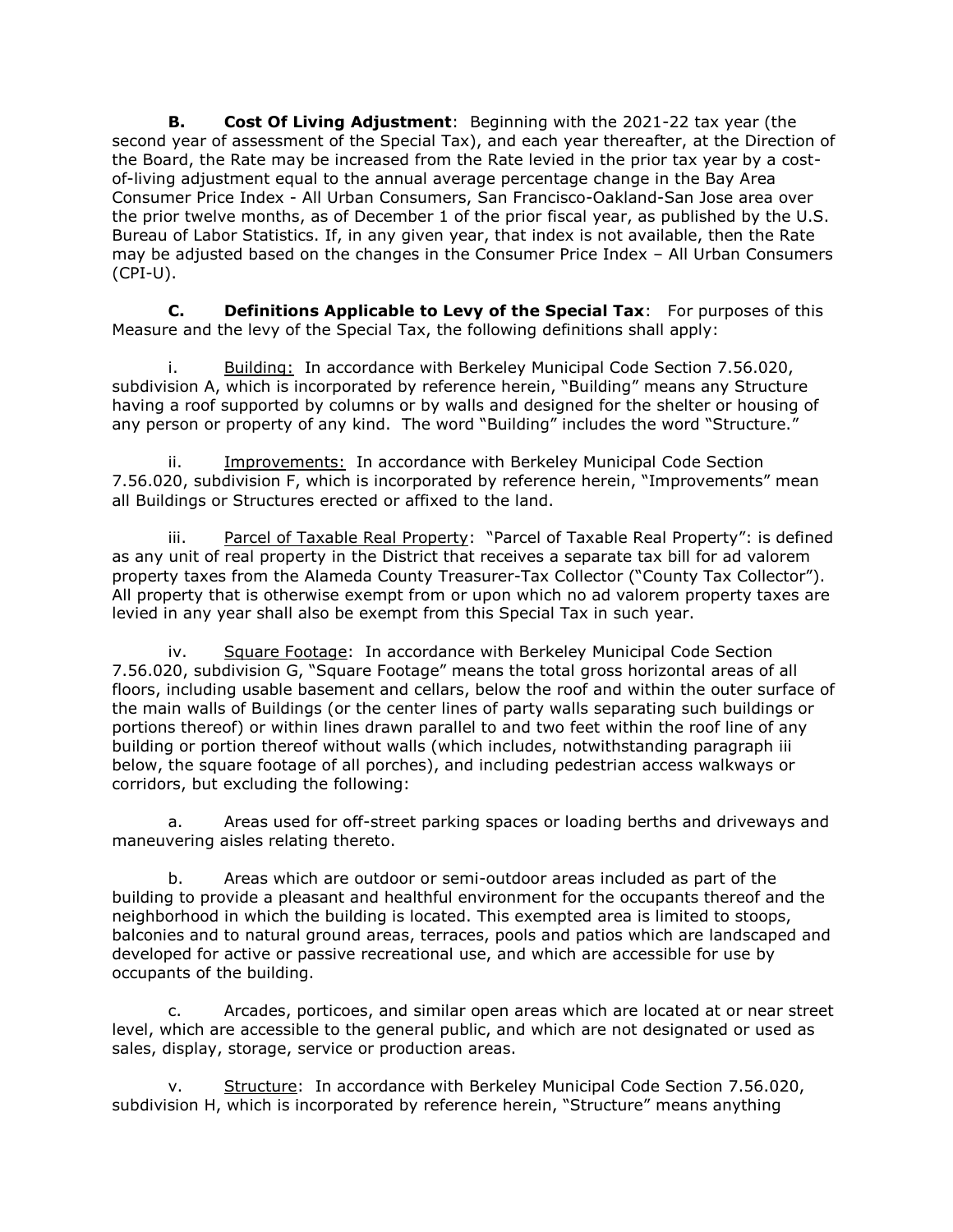constructed or erected, the use of which requires location on the ground or attachment to something having location on the ground.

vi. Unimproved Parcel: "Unimproved Parcel" is defined as a Parcel of Taxable Real Property that does not contain Improvements.

vii. Modifications: In the event of the modification of any Berkeley Municipal Code definition or term that applies to this Measure, the definition or term as modified shall apply for the purposes of this Measure. In the event of the expiration, repeal, or invalidation of this Berkeley Municipal Code for any reason, the definitions existing at the time of the adoption of this Measure shall continue to apply for purposes of this Measure.

## **4. Exemptions**

Pursuant to any procedures adopted by the District, upon application, an exemption from payment of the Special Tax may be granted on any single-family residential parcel owned and occupied by an individual who qualifies under one or more of the following conditions:

**A. Very Low-Income Senior Citizen Exemption**: Persons who will attain 65 years of age prior to July 1 of the tax year, occupying said parcel as his or her principal residence and meeting the very low-income qualifications of Berkeley Municipal Code Section 7.56.035, which is incorporated by reference herein. In the event of expiration of Municipal Code Section 7.56.035 for any reason, the same qualification criteria that exist at the time of adoption of this Measure shall continue to apply to this exemption.

**B. SSI Exemption**: Persons receiving Supplemental Security Income for a disability, regardless of age, and occupying said parcel as his or her the principal residence; or,

**C. SSDI Exemption**: Persons receiving Social Security Disability Insurance benefits, regardless of age, whose yearly income does not exceed 250 percent of the tax year's federal poverty guidelines issued by the United States Department of Health and Human Services and occupying said parcel as his or her principal residence.

### **5. Claims / Exemption Procedures**

With respect to all matters within their respective jurisdictions, the District, County Tax Collector, appropriate County official, or the City of Berkeley shall make all final determinations of tax exemption or relief for any reason, and that decision shall be final and binding. The procedures described herein, and any additional procedures established by the District shall be the exclusive claims procedure for claimants seeking an exemption, refund, reduction, or re-computation of this Special Tax. Whether any particular claim is to be resolved by the District, City of Berkeley, or County of Alameda shall be determined by the District.

## **6. Appropriations Limit**

Pursuant to California Constitution Article XIIIB and applicable laws, the appropriations limit for the District will be adjusted periodically by the aggregate sum collected by levy of this Special Tax.

### **7. Accountability Protections**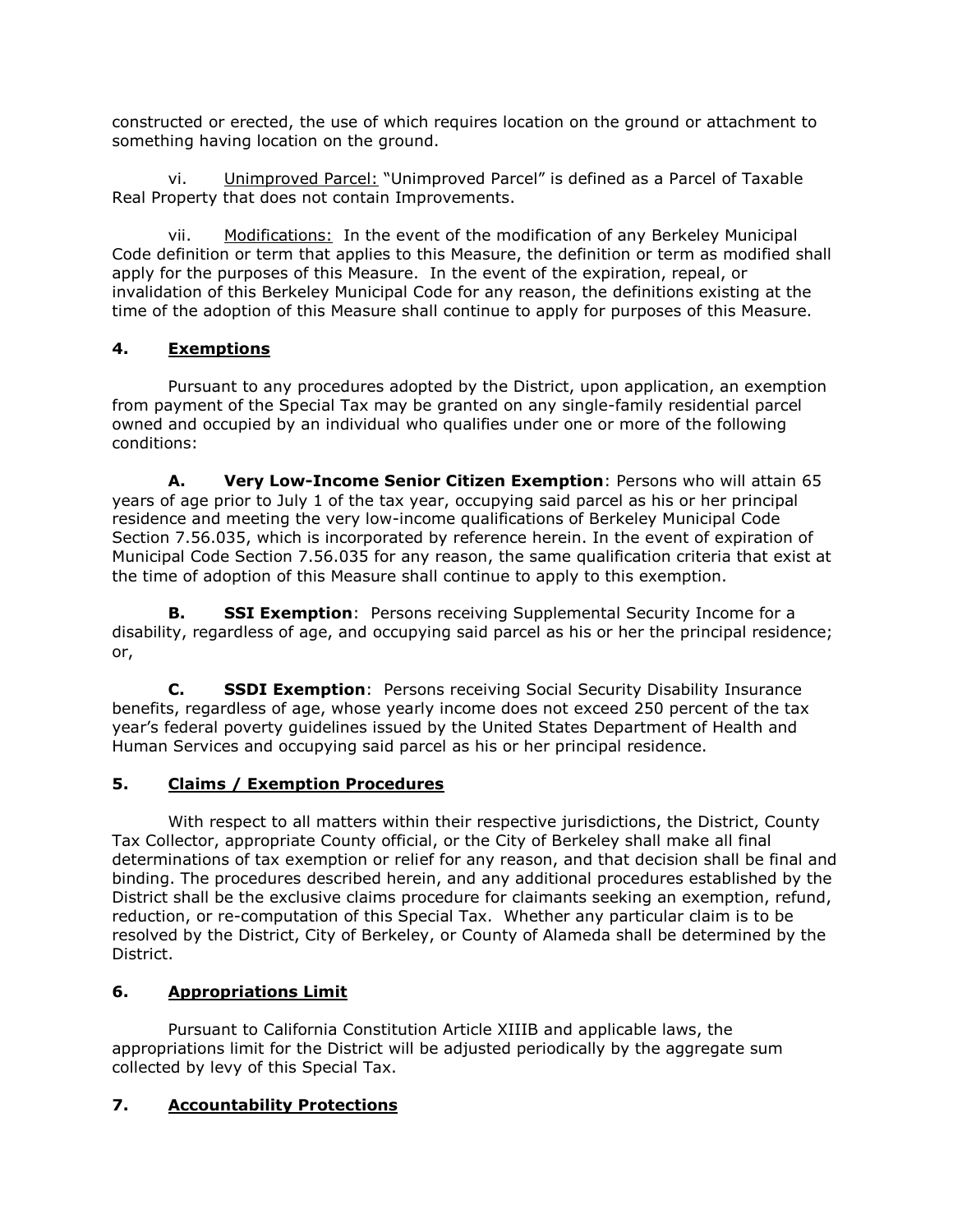**A. Specific Purposes**: The proceeds of this Special Tax shall be applied only to the specific purposes identified in the Measure. The proceeds of this Special Tax shall be deposited into a fund, which shall be kept separate and apart from other funds of the District. Any proceeds from this Special Tax may be spent on all authorized purposes until exhausted.

# **B. Participation in Planning and Oversight of Special Tax Funds**

**i. Facilities Safety and Maintenance Oversight Committee**: The Board shall create a Facilities Safety and Maintenance Oversight Committee ("Committee") or empower an existing committee to serve as the Committee. The implementation of the Measure will be overseen by the Committee. The Committee is further charged with providing input into the long term Strategic Plan for the maintenance and security of the District's facilities and the Annual Plan for expenditures on maintenance and safety. District staff plans to inform the Committee before authorizing individual planned expenditures of Measure proceeds greater than \$25,000, except in the case of an emergency.

**ii. Annual Plan:** An expenditure plan (the "Annual Plan") shall be developed annually by District staff with input from the Committee. The Annual Plan will recommend expenditures of the tax proceeds that are consistent with the intent of the Measure. The assumptions associated with the recommended expenditures shall be included in the Annual Plan. The Annual Plan shall be presented for Board action each year in conjunction with the District's annual budget adoption process. To facilitate public discussion, the recommended Annual Plan shall be distributed to the Committee and made available for public review two weeks prior to Board action.

**iii. Public Comment:** Pursuant to law, members of the public may comment on the plans, reports and conditions of the Measure during the public comment period of any Committee meeting and any Board Meeting.

**C. Financial Oversight**: The District shall make available to the Committee and the general public, updated revenue and expenditure reports of the proceeds of this Special Tax at least four times annually: before adoption of the District's annual budget, concurrently with the two State-required interim reports, and with the annual report on the Measure ("Annual Report"). The Annual Report shall display the revenues generated by the Measure and the expenditures of the revenues as of the closing of the fiscal year, and shall include a report on the status of projects funded by the revenues. This report shall be organized to display how the expenditures correspond to each of the purposes of the Measure.

**D. Independent Auditor's Report and Audit Committee**: Each year, an independent auditor retained by the District shall review District records to determine that funds generated by this Measure have been allocated and expended in compliance with the provisions of this Measure, including that the funds raised by this Measure have been spent for purposes specified in the Measure and that other provisions of this Measure have been satisfied. The audit shall be conducted in accordance with generally accepted accounting principles, the Standards and Procedures for Audits of California K-12 Local Educational Agencies, and this Measure. Subsequent to issuance of this report ("Auditor's Report"), the District's Audit Committee, as established by the Board, shall review the Auditor's Report.

## **8. Protection of Funding**